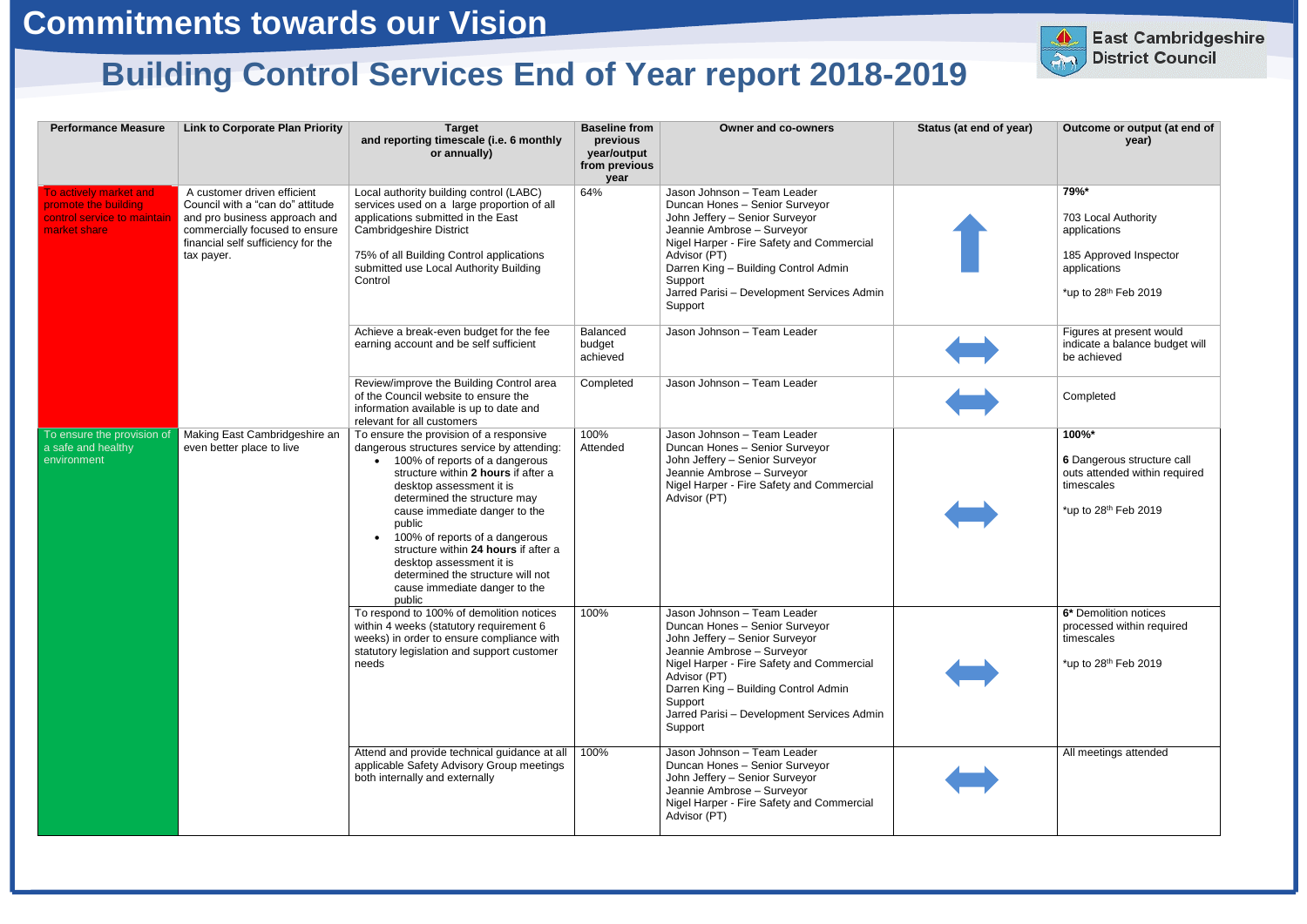| <b>Performance Measure</b>                                                                                                                       | <b>Link to Corporate Plan</b><br><b>Priority</b>                                                                                                                                     | <b>Target</b><br>and reporting timescale (i.e. 6 monthly or<br>annually)                                                                                                                                                                           | <b>Baseline from</b><br>previous year/output<br>from previous year | <b>Owner and co-owners</b>                                                                                                                                                                 | Status (at 6 month stage) | Outcome or output (at 6 month<br>stage)                                                                          |
|--------------------------------------------------------------------------------------------------------------------------------------------------|--------------------------------------------------------------------------------------------------------------------------------------------------------------------------------------|----------------------------------------------------------------------------------------------------------------------------------------------------------------------------------------------------------------------------------------------------|--------------------------------------------------------------------|--------------------------------------------------------------------------------------------------------------------------------------------------------------------------------------------|---------------------------|------------------------------------------------------------------------------------------------------------------|
| To provide a dedicated<br>high quality technical<br>service to our customers                                                                     | A customer driven efficient<br>Council with a "can do" attitude<br>and pro business approach<br>and commercially focused to<br>ensure financial self sufficiency<br>for the taxpayer | Register 80% of<br>building<br>regulations<br>applications within 3 working days of<br>submission                                                                                                                                                  | 92%                                                                | Jason Johnson - Team Leader<br>Darren King - Building Control Admin<br>Support<br>Jarred Parisi - Development<br>Services Admin Support                                                    |                           | $92\%$ *<br>703 Applications received<br>650 Registered within 3 days of<br>deposit date<br>*up to 28th Feb 2019 |
|                                                                                                                                                  |                                                                                                                                                                                      | ensure compliance with<br>building<br>To<br>regulations by carrying out plan checking<br>within 3 working weeks<br>Check 70% of applications for compliance<br>within 3 working weeks                                                              | 74%                                                                | Jason Johnson - Team Leader<br>Duncan Hones - Senior Surveyor<br>John Jeffery - Senior Surveyor<br>Jeannie Ambrose - Surveyor<br>Nigel Harper - Fire Safety and<br>Commercial Advisor (PT) |                           | 72%*<br>268 Full Plans applications checked<br>193 Checked within 3 weeks<br>*up to 28th Feb 2019                |
| To maintain a full and<br>professionally qualified<br>team that is technically up<br>to date with current and<br>emerging legislative<br>changes |                                                                                                                                                                                      | To identify training needs across the service<br>following<br>effective<br>performance<br>bv<br>To ensure<br>management processes.<br>succession planning is in place.<br>To maintain a full professionally qualified<br>(applicable to post) team | Completed                                                          | Jason Johnson - Team Leader                                                                                                                                                                |                           | Completed                                                                                                        |
|                                                                                                                                                  |                                                                                                                                                                                      | Appraisals to be completed annually                                                                                                                                                                                                                | 100%                                                               | Jason Johnson - Team Leader<br>Duncan Hones - Senior Surveyor<br>John Jeffery - Senior Surveyor<br>Jeannie Ambrose - Surveyor<br>Nigel Harper - Fire Safety and<br>Commercial Advisor (PT) |                           | Completed                                                                                                        |
| To determine building<br>regulations applications<br>and carry out site<br>inspections within<br>specified statutory<br>timescales               | <b>Making East Cambridgeshire</b><br>an even better place to live                                                                                                                    | To examine and determine 100% of<br>applications within statutory period of 5<br>weeks or 2 months where an extension of<br>time agreed too.                                                                                                       | 100%                                                               | Jason Johnson - Team Leader<br>Duncan Hones - Senior Surveyor<br>John Jeffery - Senior Surveyor<br>Jeannie Ambrose - Surveyor<br>Nigel Harper - Fire Safety and<br>Commercial Advisor (PT) |                           | 100%<br>All full plans applications checked<br>within the statutory time period<br>*up to 28th Feb 2019          |
|                                                                                                                                                  |                                                                                                                                                                                      | Carry out 90% site inspections on same day<br>if requested before 10am and within 5 days<br>for completion inspections 90% carried out<br>on day of request                                                                                        | 98%                                                                | Jason Johnson - Team Leader<br>Duncan Hones - Senior Surveyor<br>John Jeffery - Senior Surveyor<br>Jeannie Ambrose - Surveyor<br>Nigel Harper - Fire Safety and<br>Commercial Advisor (PT) |                           | 100%<br>3326 Inspections booked and carried<br>out on same day<br>*up to $28th$ Feb 2019                         |